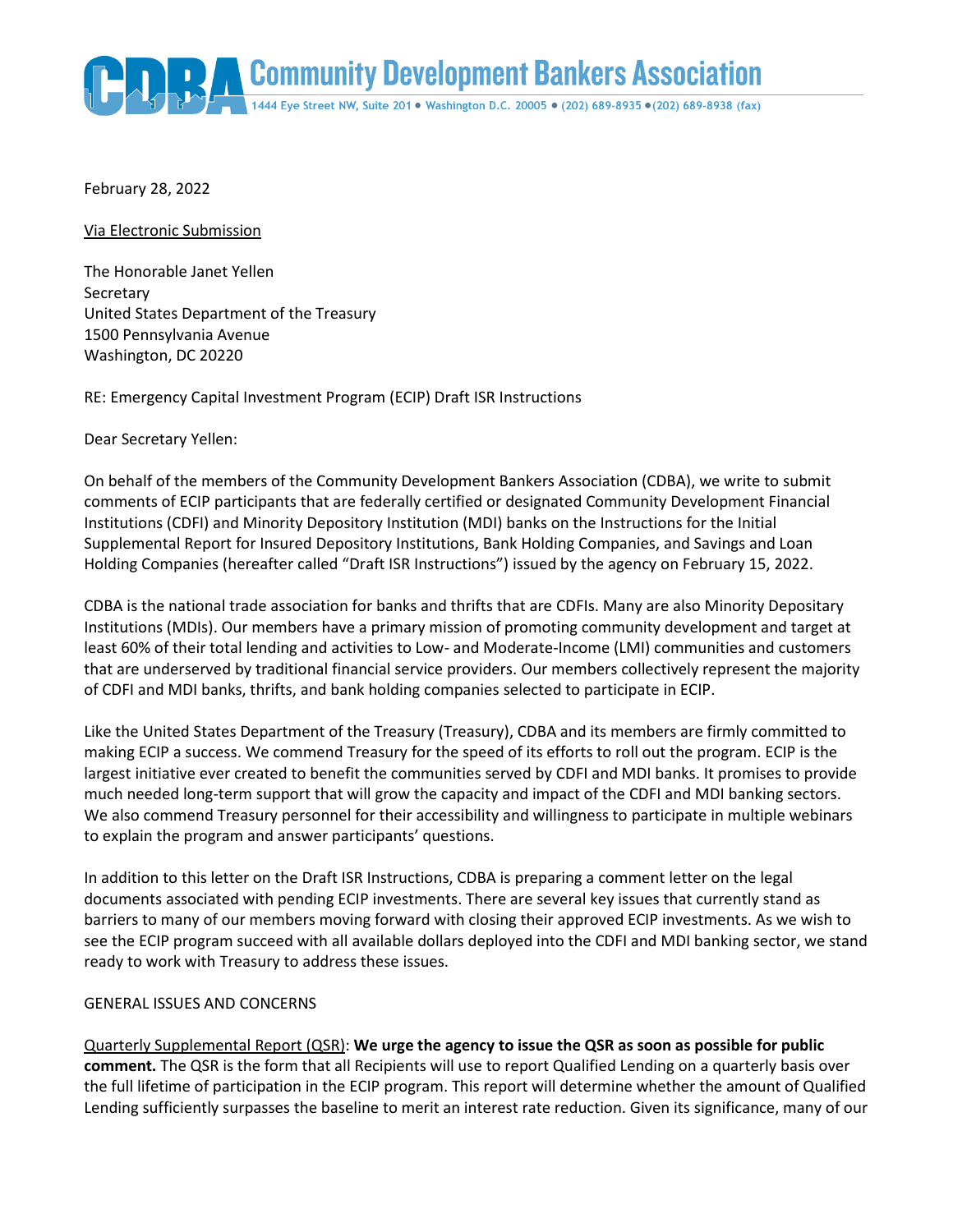members have told us they will not move to closing without an opportunity to review and comment on this form. Treasury officials have stated they would provide the QSR forms and instructions for notice and comment, but the timeline is unknown. Collecting more complete and accurate data on Qualified Lending and the Deep Impact Lending subset of Qualified Lending that counts for double credit, will require an investment in internal technology (i.e. modifications to core systems' data fields and reporting, modification to internal processes, procedures, and forms used in lending and portfolio monitoring, training staff, hiring additional staff for data entry and review). All of these changes are feasible, but will require an increase in money, time, and people.

Methodology Narratives: **We urge Treasury to issue written clarification on the purpose and required completeness of the methodology narratives required for both Schedule A and Schedule B.** The Draft ISR Instructions defines the Schedules as follows:

*"Schedule A–Baseline Qualified Lending Calculation is used to calculate the baseline amount of Qualified Lending, subject to a floor and ceiling. Schedule B– Disaggregated Data on Qualified Lending and Deep Impact Lending is used to present further detail on the composition of the Applicant's Qualified Lending."*

The Draft ISR Instructions further state that the disaggregated data of Schedule B *"will not provide useful data points"* in relation to the baseline calculation for Qualified Lending for Schedule A. Many of our members have asked questions about what methodology is acceptable and whether Treasury can approve a specific methodology or provide guidance on a relevant safe harbor for methodological calculations before a bank moves forward on baseline data reporting. There is also concern that participants will be required to use the same methodology that they used to establish their baseline over the course of their future participation in the program. In conversation with Treasury staff, CDBA has been informed that the primary purpose of the baseline methodology is to allow for future program evaluation by Treasury staff, the Inspector General, and Congress. Treasury staff has also informed CDBA that Treasury understood the baseline methodology would likely change and improve over time, and that the methodology is at the discretion of each bank. **We urge you to clearly communicate this purpose to participants to assuage concerns over how the data will be used by Treasury.**

We anticipate that ECIP participants will improve their data collection processes and methodology in the future, which will be a positive outcome of ECIP. We note that at present many of the data points requested by Treasury are not uniformly or consistently available for all borrowers. **CDBA therefore recommends that Treasury amend its dividend and interest rate reduction guidelines to incent ECIP participants to invest in impact measurement and management systems that meet and go beyond ECIP requirements (i.e. job creation, credit score improvements, low-income people served).**

Completing Schedule A and Schedule B will be burdensome. **We urge Treasury to provide examples and/or models on how to complete the ISR as Treasury officials suggested on the February 23, 2022 webinar hosted by CDBA.** Participants need to better understand Treasury's expectations for how comprehensive their loan review for Schedule A and Schedule B needs to be. Our members are generally comfortable with the "Place" based communities metrics, but are concerned about the lack of data they currently have in their data systems on the "People", "Businesses", and "Projects or Borrowers" creating "Direct Benefits" categories. As noted, in some of these categories the needed data points have not been typically collected by our members.

Schedule A – Baseline Qualified Lending Calculation: Schedule A will be used to determine interest rate reductions in subsequent years of participation in the ECIP program based on Qualified Lending and Deep Impact Lending above this baseline, as reported in QSRs. Because Schedule A is more streamlined than Schedule B – given that each loan counts toward the baseline calculation only once – it is less burdensome than Schedule B. At this juncture, we expect our members to primarily qualify loans on a geographic basis and that only loans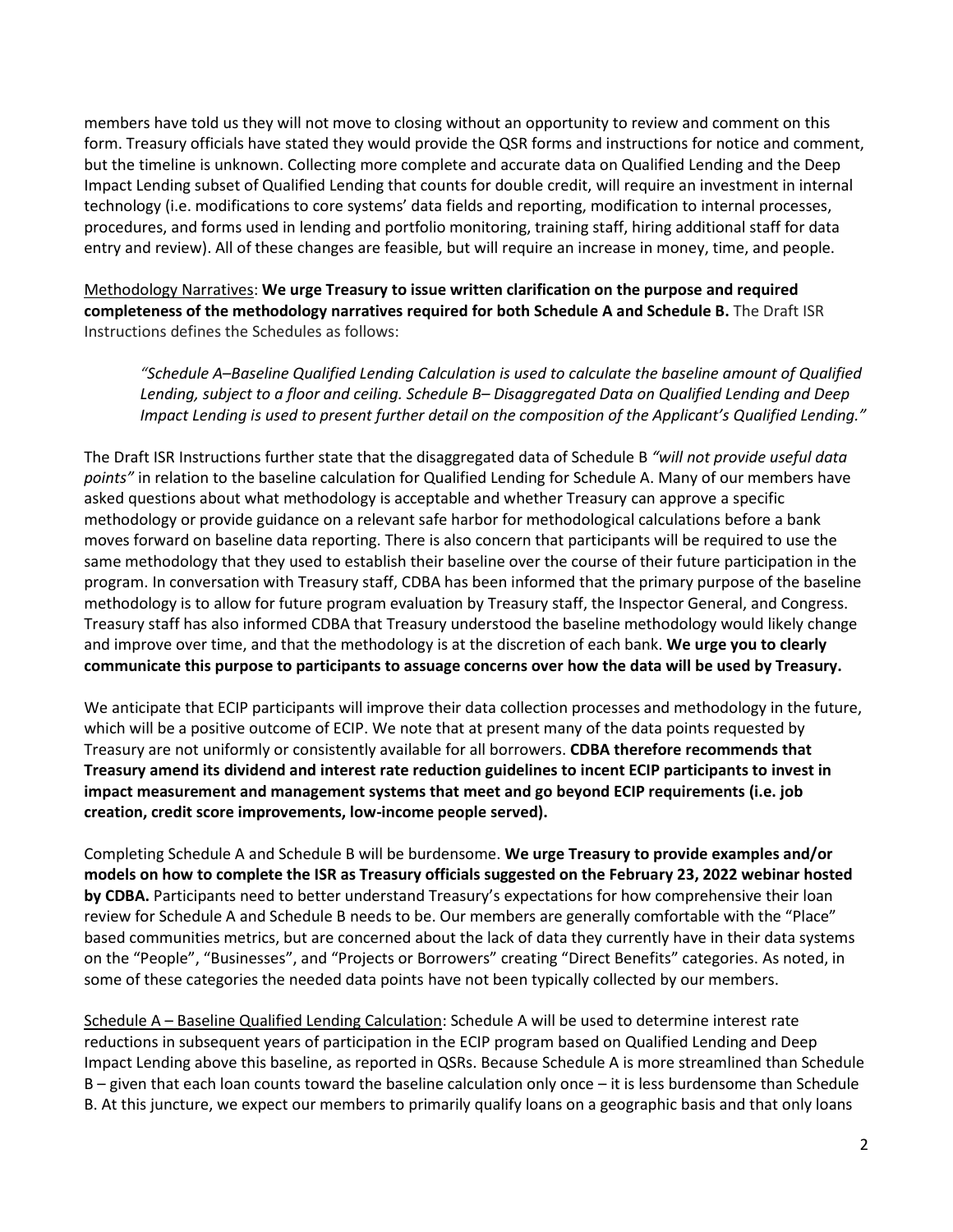not qualifying based on the geographic criteria will be reported based on the People, Business, or Direct Benefit criterion. For example if 40% of a bank's loans are in Persistent Poverty Counties and an additional 40% are located in majority/minority census tracts, the bank will only have to report the People, Business, or Direct Benefit data points in Schedule A for the remaining 20% of loans. While this will significantly reduce the data collection challenges, the work to evaluate the remaining loans to calculate the baseline for Schedule A will still be quite burdensome, especially for those banks whose Qualified Lending is not as easy to identify by geography.

Schedule B – Disaggregated Data on Qualified Lending and Deep Impact Lending: Completing Schedule B accurately will involve a loan-by-loan review and data collection to address gaps (e.g. borrower race and income) to make sure the transactions are reported and counted as many times as applicable in the various Categories of Target Communities. This task will be especially burdensome for our members that have large volumes of small dollar loans. Some members estimate this review could take months to complete. As Treasury pushes for expedited closings, it should be cognizant of the significant and highly manual task of completing Schedule B. **We urge Treasury to weigh the importance of receiving Schedule B prior to closing against expediting the closing schedule.**

Baseline for Mergers & Acquisitions: **CDBA recommends Treasury design a streamlined methodology for baseline adjustments in the case of acquisitions.** Given banking industry trends, it is highly likely that some ECIP participants will acquire other banks. The guidance suggests that baseline adjustments will need to occur. Typical industry practice is to purge borrower records five years after a loan has repaid; thus, making it impossible to recreate the historic (10/1/2019-9/30/2020) baseline of an institution acquired in the future. As an alternative, we recommend a proxy baseline estimate method. For example, the acquired institution's baseline should be derived by multiplying its total lending during the historic baseline period (10/1/2019-9/30/2020) by the portion of the total lending that was Qualified Lending and Deep Impact Lending in the full calendar year prior to the acquisition. This proxy assumes that the portion of Qualified Lending and Deep Impact Lending of the acquired institution remains constant over time. This method allows for the baseline to be adjusted in the absence of data.

Demographic Data: **CDBA strongly urges the Treasury to work with all of the banking regulatory agencies to ensure adequate guidance is provided to examiners about the ECIP exemption under the Equal Credit Opportunity Act (ECOA) (aka Reg B).** Treasury asks ECIP participants to report demographic data on customers (i.e. race, ethnicity) that is generally prohibited under ECOA (except for HMDA qualified and some federally guaranteed lending). The ECOA exemption should allow this data collection. However, if the regulatory authorities are not properly trained on the exemption, it could result in ECIP participants being cited for Reg B violations. One of the main objectives of ECIP was to deliver capital to the historically underserved. Without good data, it will be difficult for ECIP participants and Treasury to know if they are accomplishing this objective.

In addition, we urge Treasury to explore proxy measures that may be used to estimate a community's demographic composition, including government or proprietary data sources.

Missing Data Sources: **CDBA urges Treasury to make available data sources that meet its geographic criteria for Qualified Lending and Deep Impact Lending as soon as possible.** Many of the key ISR terms require reference to data sources published in the ECIP website. Yet, to date, these terms and data sources are not yet listed on the ECIP webpage. These terms include Metropolitan Areas, Minority Communities, Persistent Poverty Counties, Rural Communities, Underserved Communities, and Urban Low-Income Communities. While many of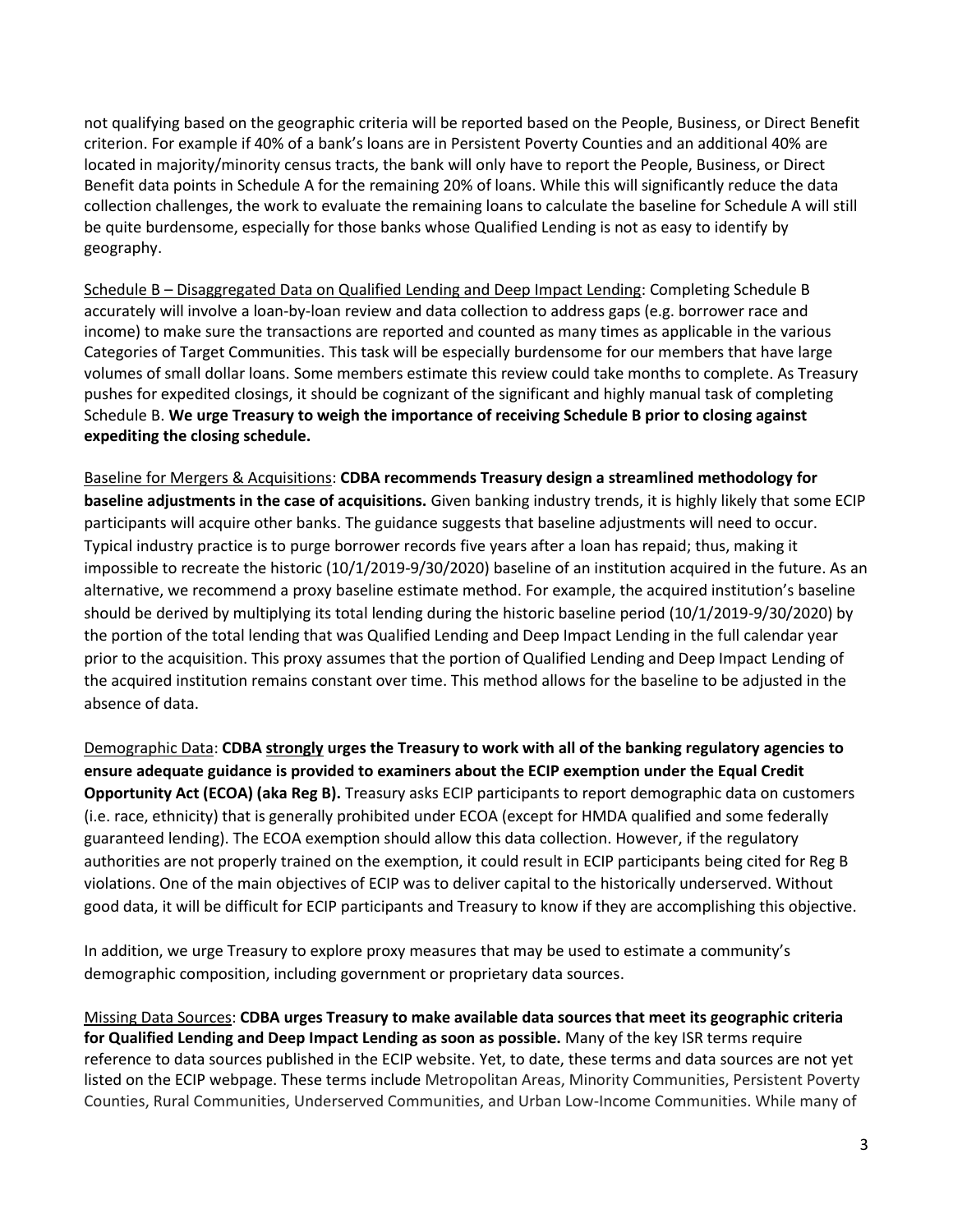the Federal data sources are available through other government or proprietary websites, to ensure ECIP participants are using the correct information, it would be helpful for Treasury to post the sources and/or data.

## DEFINITIONS & CLARIFICATIONS

Loan Participations: **CDBA urges Treasury to clarify the eligibility of loan participations as Qualified Lending and Deep Impact Lending.** The ISR instructions imply that the only type of loan participation classified as Qualified Lending or Deep Impact Lending is a transaction in which a loan is purchased from a non-profit nondepository CDFI loan fund, and only if it was originated within one year. CDBA believes this definition is far too narrow. We believe that: (1) loan purchases from a CDFI loan fund; (2) loan participations originated and/or sourced by one or more CDFI loan funds directly or through a collaborative participation structure; and (3) loan participations in transactions that otherwise qualify as Qualified Lending or Deep Impact Lending should all be counted. In all cases, an ECIP participant should receive credit for the full amount of its credit exposure in each transaction.

Line of Credit: **CDBA urges Treasury to clarify the circumstances in which lines of credit (LOC) can be counted as** Qualified Lending or Deep Impact Lending. The ISR instructions state "open-ended extensions of credit if the credit was originated, and funds were drawn, during the baseline year" are eligible. This definition raises additional points of clarification:

- The inclusion of credit cards as "open-ended extensions of credit";
- Whether an LOC should be reported as a baseline activity if it has not been drawn during the baseline year;
- If there is a minimum amount that needs to be drawn (e.g.  $>$  \$1, which is often a test transaction to make sure the account is properly logged on a bank's core system);
- What amount should be reported: LOC limit or amount drawn; and
- If the LOC origination amount should be treated the same way as the CDFI Fund requests data for BEA applications (i.e. the origination amount is the aggregate amount the borrower drew during the period, but no more than the approved credit maximum).

Public Welfare Investments: **CDBA requests that Treasury clarify whether and how ECIP banks will be permitted by the regulatory agencies in Public Welfare Investments.** These transactions are eligible for national bankers under 12 CFR § 24.6. All of the financial institutions that have been approved for ECIP investments are small. Generally, federal bank regulations only allow very large banks to engage in activities outlined in 12 CFR § 24.6.

Affordable Housing: **CDBA urges Treasury to expand its definition of Affordable Housing under ECIP.** Currently only projects that received LIHTC or HOME/HUD funding are considered Deep Impact Lending. We recommend Treasury revise its definition to include any housing restricted to households earning below 50% of area median income (AMI) for a period not less than 10 years. The 50% threshold meets the HUD's definition of "very lowincome" which should be considered Deep Impact Lending. Further, inflation and rising construction costs have significantly reduced the number 30% AMI units available to finance within many affordable housing loan programs. Broadening the definition in this category would drive more lending dollars to the production of much needed affordable housing.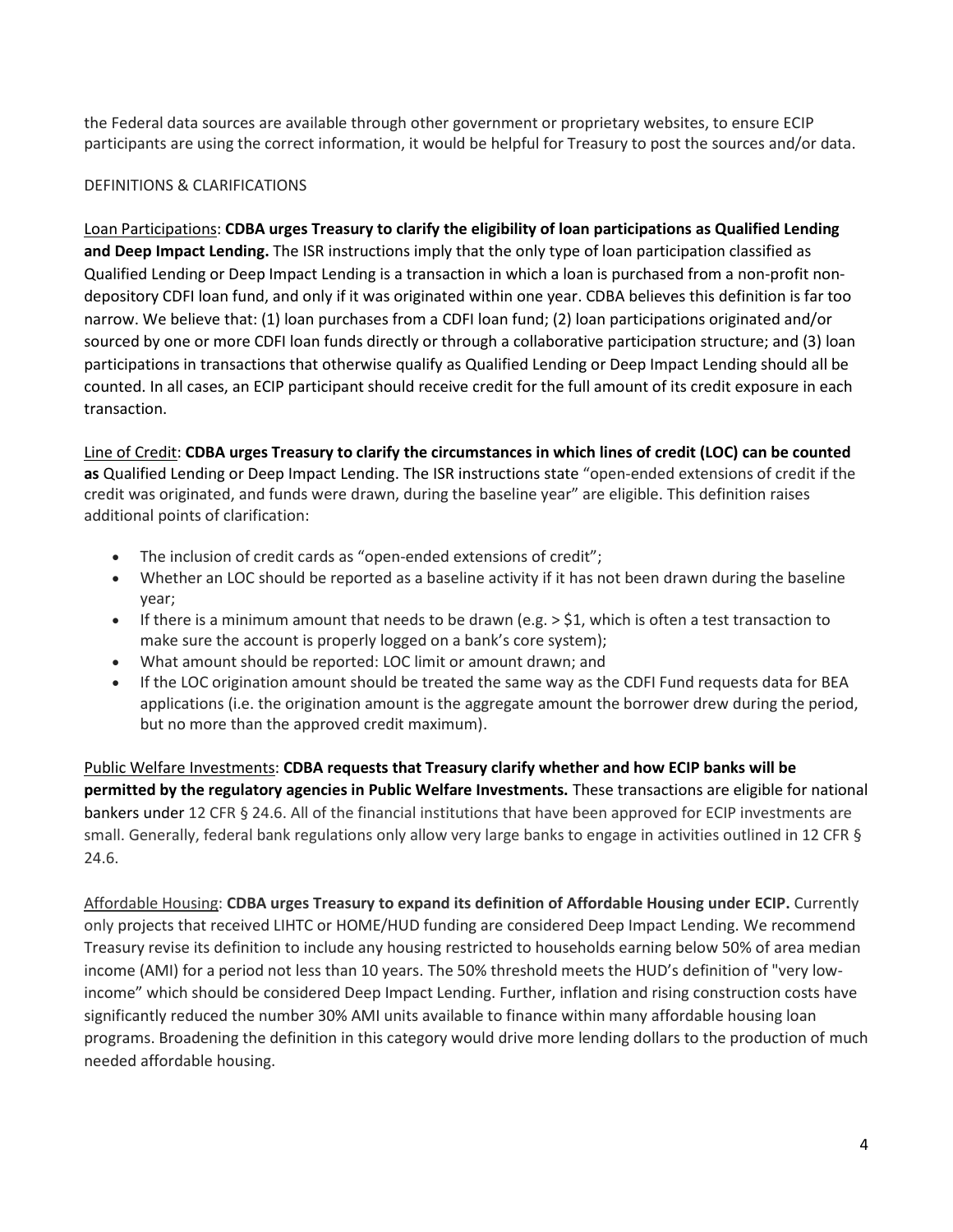Borrower Income: **CDBA urges Treasury to provide clarification as to how borrower income should be collected and reported.** For example, individual income, rather than household income, is often collected for small dollar consumer loans. In the case of home mortgage or small business lending, it is common to have coapplicants. In some cases, our members may have collected income data from a borrower, but the manner in which Treasury defines income may not match what the bank has collected. In such cases, it may require ECIP participants to recollect data, thus adding significantly to the time and burden to complete the ISR.

Community Service Facilities: **CDBA recommends that Treasury work with the CDFI Fund to develop a common definition for a community service facility loan.** ECIP participants will need clarity on how to ascertain whether a community service borrower is "primarily serving" a Low Income Target Population or an Other Target Population. CDBA also urges Treasury to adopt proxy measures used to determine direct benefits for lowincome Target Populations as by the CDFI Fund (i.e. students qualifying for free and reduced lunch, patients qualifying for Medicaid, Medicare).

Guaranteed Loans: **CDBA recommends that Treasury amend the draft ISR guidance as it pertains to government-guaranteed lending.** The Term Sheet allows both the guaranteed and nonguaranteed portion of government-guaranteed loans to be Qualified Lending. By contrast, the draft ISR guidance excludes even the nonguaranteed portions of government-guaranteed lending. CDBA urges that the ISR guidance be amended to align with the Term Sheet. If that is not feasible, at a minimum, the nonguaranteed portion of loans should be considered as Qualified Lending as the bank has direct credit exposure.

Definition Confusion: **CDBA recommends that Treasury modify its labels for certain terms that conflict with regulatory definitions.** Specifically, the definition of Low- and Moderate-Income (LMI) borrower differs between ECIP and the Community Reinvestment Act (CRA). This situation is likely to create confusion within banks and with regulatory agencies and Treasury. Under CRA, an LMI borrower is one that makes an income at or below 80% of median family income. Under ECIP, an LMI borrower is one that makes at or below 120% of median family income and a Low Income (LI) borrower is one that makes an income at or below 80% of median family income. Treasury should devise alternative nomenclature for these terms – preferably aligning with the CRA definitions. Treasury has precedence for this in the Bank Enterprise Award (BEA) Program. When BEA was enacted as part of the Riegle Community Development and Financial Improvement Act of 1994, it initially utilized several terms with the same names as terms in other banking statutes, but with different definitions. To avoid confusion, Treasury simply assigned alternative names that differed from those in the statute.

Secondary Market Activities: **CDBA recommends that Treasury clarify any limits or requirements for reporting loans that are sold to the secondary market or secondary market aggregators.** While the ISR instructions permit reporting of loans sold to the secondary market, questions have arisen such as whether a loan can be sold immediately at origination or if it is required to remain in portfolio for a period of time.

PPP Loans: **CDBA recommends that Treasury provide clarification on reporting of PPP loans in the Baseline Report and calculation of the "Floor."** Specifically, the application's Lending Plan, PPP loans were required to be reported. It is unclear if the bank's Lending and Investment Plan will need to be updated to exclude PPP loans in order to complete line 14A on Appendix A "Baseline Calculation." Treasury should also clarify how the exclusion of PPP loans will effect calculation of the ECIP "Floor."

Specialty Lending: **CDBA recommends that Treasury clarify whether the following types of activities entities can be Qualified Lending or Deep Impact Lending.** Specifically: